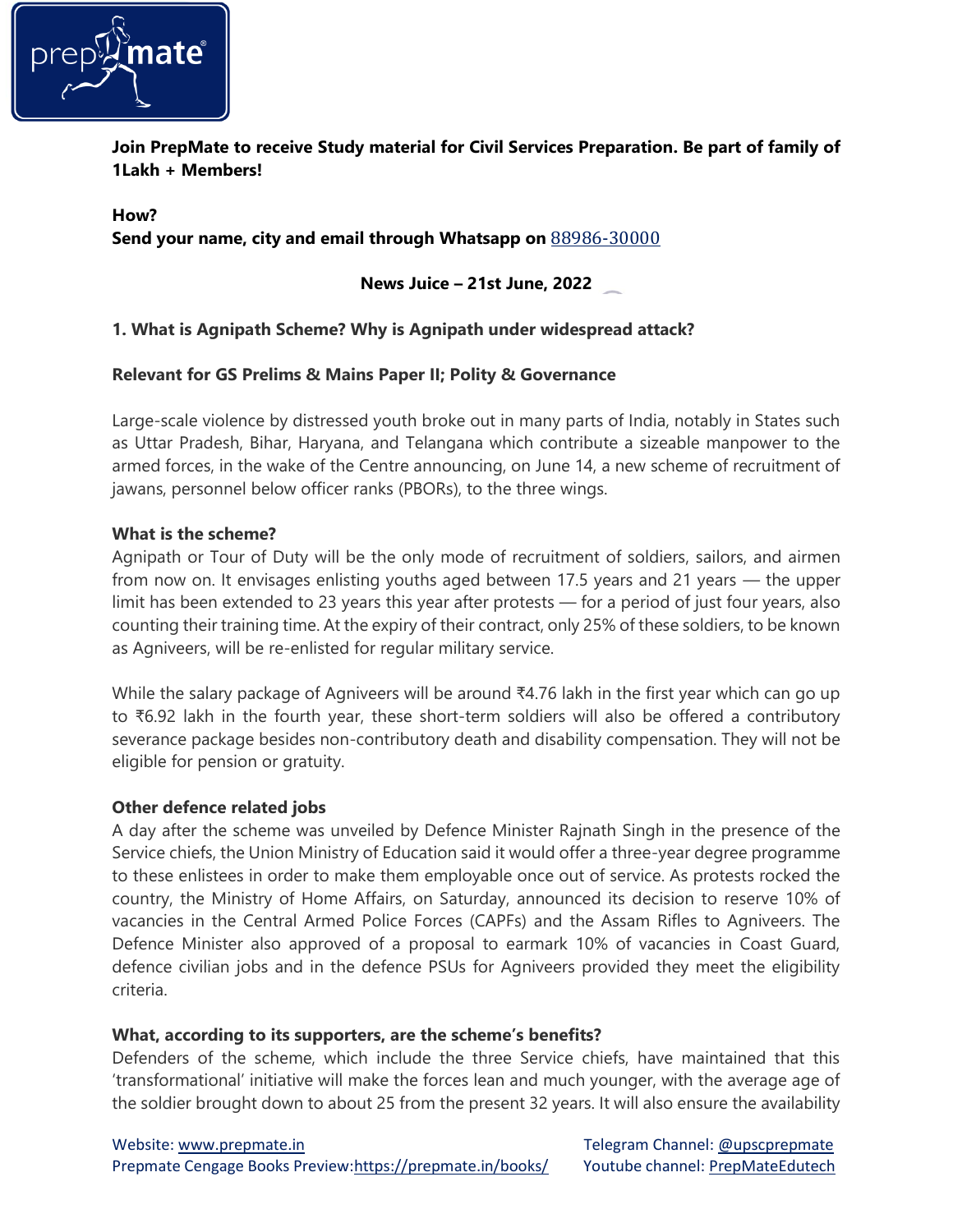

of a larger share of budget outlay for capital expenditure for the acquisition of hi-tech equipment and platforms because the outlay for pension payout will drop considerably over time. Military training at a young age would make these men returning to the civilian world more disciplined and employable, advocates of the scheme argue.

They say that the military recruitment procedures in many countries such as the U.S., Russia, the U.K., Israel, France and Germany were extensively studied over the past two years before formulating the scheme for Indian conditions.

## **Why are there protests across States?**

Apprehensions about Agnipath are vast and varied. Scores of veterans have flayed the scheme as an effort to scrimp and save on revenue expenditure at the expense of the forces' operational efficiency or fighting capabilities. Four years is too short a time for a conscript to acquire the skills essential for operating sophisticated systems in the technology-intensive Navy and Air Force. For the Army, which has a regimental system, it is feared to impair the unit's cohesiveness as the soldier on a short-term contract could remain 'risk-averse'.

There are also apprehensions about this path leading to the militarisation of society. Some say that it's unfair to the potential recruit as well, as the absence of a continued employment guarantee at the expiry of four years when he's still in his 20s and without the skillsets or credentials required to make the cut in the civilian/corporate world, could be demoralising. Agnipath cuts at the root of social security and dignity that have lured rural Indian youth to the military fatigue, argue the scheme's detractors.

## **What is the way forward?**

Unmindful of the ongoing protests and reservations expressed by a chunk of military veterans ironically, also including some habitual votaries of the government — the Centre has stated unequivocally its resolve to go ahead with the reform. The Army and the Air Force have announced their recruitment plans and the Navy is expected to follow suit. Each year, about 45,000 soldiers will be enlisted in the three Services under this scheme. It remains to be seen if amendments such as the extension of their initial service period and mandatory re-enlistment of at least 50% of Agniveers recommended by some veterans would be considered to finetune the scheme. Right now, the protests are continuing unabated. A clearer picture will emerge by the time the recruitment process gets underway.

# **Source: The Hindu**

# **2. Russia's gateway to global waters**

# **Relevant for GS Prelims & Mains Paper II; International Issues**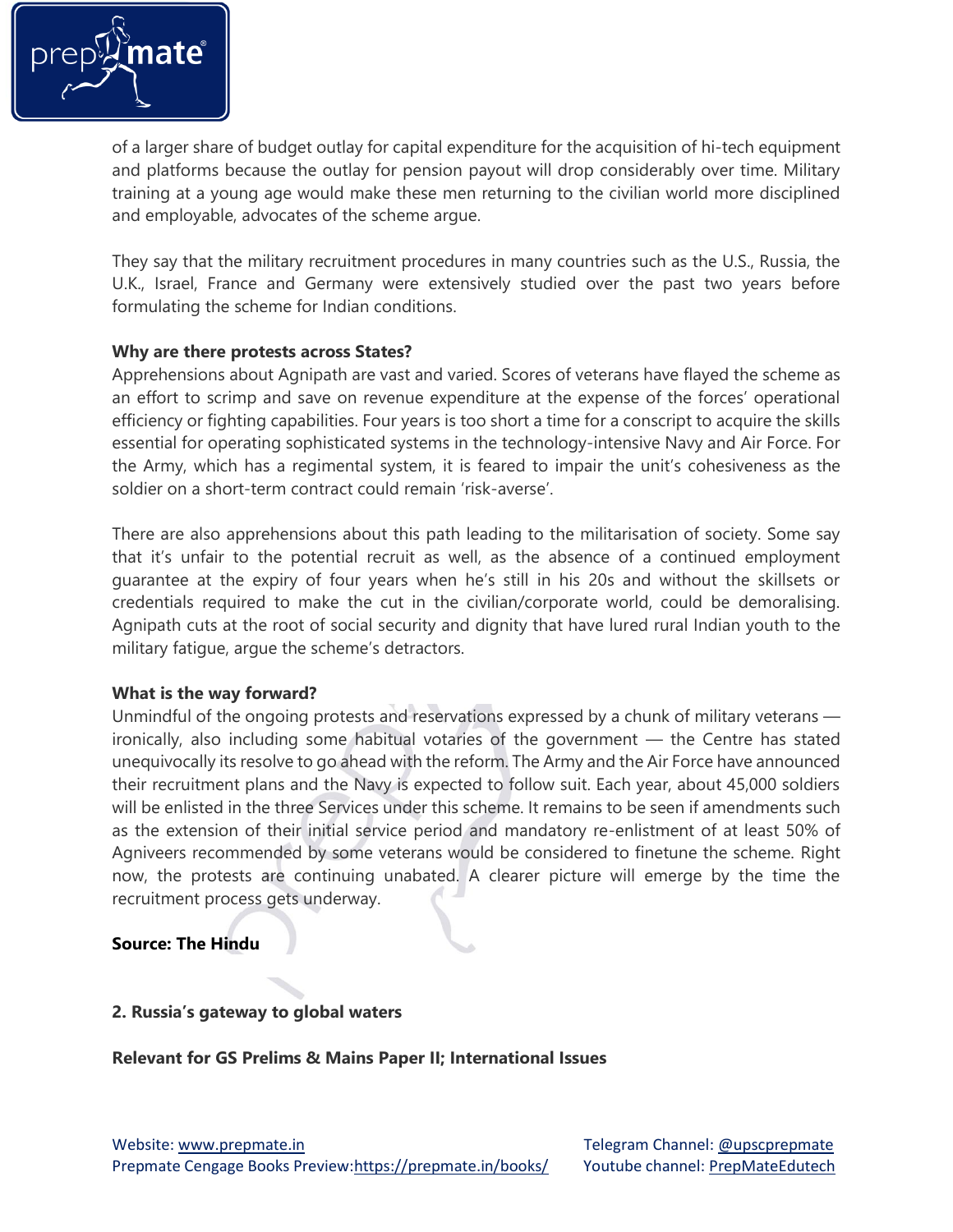



## **Treaty of Küçük Kaynarca**

The Treaty of Küçük Kaynarca, signed on July 21, 1774 by the Russian and Ottoman Empires after the 1768-74 war between the two powers was one of the most consequential treaties for the global balance of power in the 18th century — it marked the beginning of the decline of the Ottoman Empire and the arrival of the Russians, under Catherine the Great, as a major power in the Black Sea region.

## **Terms of the Treaty**

As part of the treaty, Russia got access to the Black Sea through the Kerch and Azov seaports. More important, Russia gained official status as the protector of the Orthodox Christians of the Ottoman Empire, a clear signal of the waning influence of the High Porte, the Ottoman central administration, within imperial territories.

This clause also left the Crimean Khanate, which had declared independence from the Ottomans, dependent on the Russians. In 1783, nine years after the treaty was signed, Prince Grigory Potemkin, a Grand Admiral in the imperial Russian army and a favourite of Empress Catherine, annexed the Crimean Peninsula in the name of protecting its Christians amidst violent clashes between Christians and Crimean Tatars. The annexation gave Russia seamless access to the Black Sea's warm waters, helping its rise as a naval power.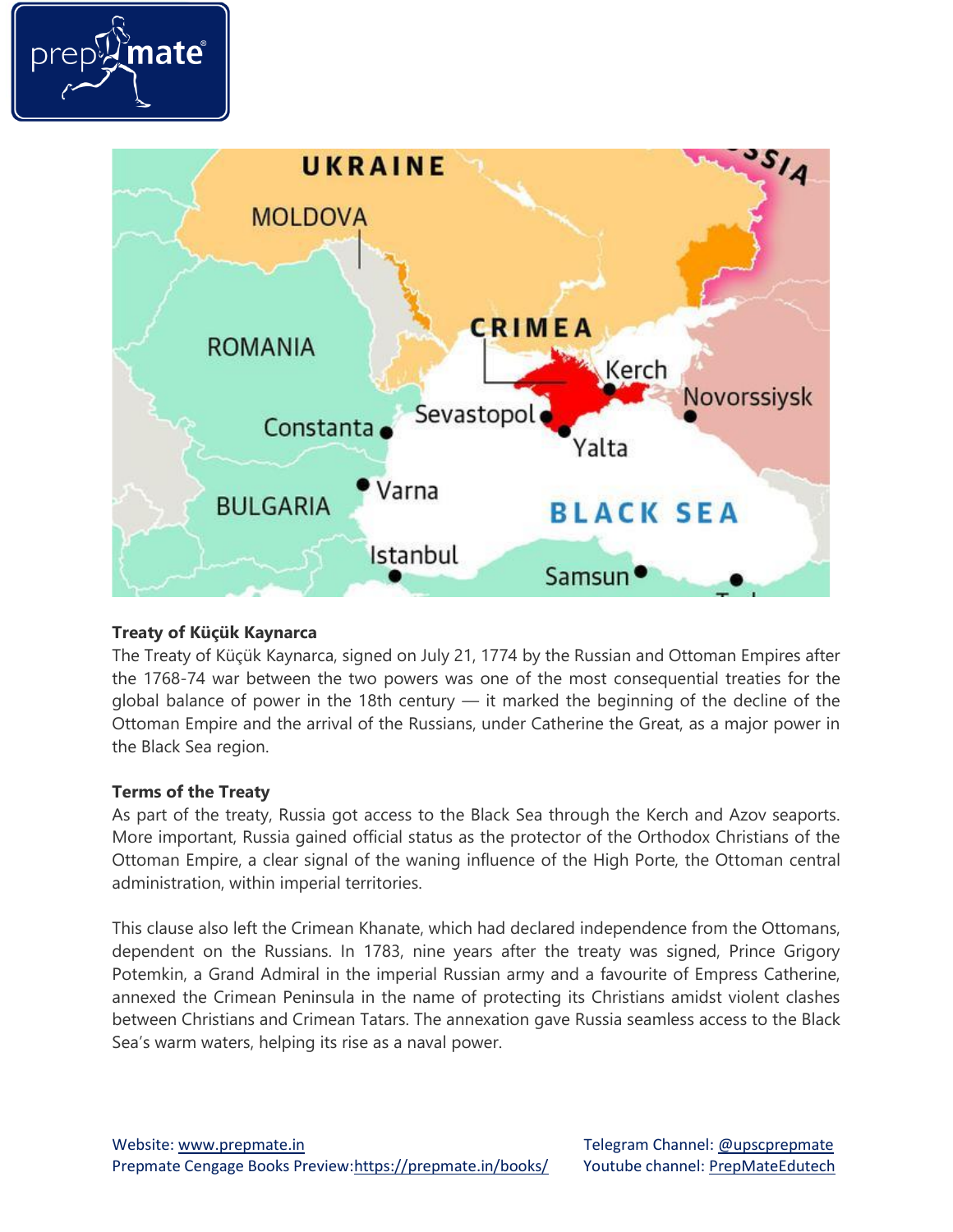

One may find parallels between the 18th century annexation of Crimea by Empress Catherine and the 2014 annexation of the same region by President Vladimir Putin. If Catherine's annexation anchored Russia as a Black Sea power, Mr. Putin's move allowed Russia to retain Sevastopol, which hosts its Black Sea fleet, and turn Crimea into a platform for force projection.

## **Steps by Russia to tighten hold over Black Sea**

After the invasion of Ukraine began on February 24, Russia further tightened its hold over the Black Sea. Russia has taken the entire Sea of Azov coast and more port cities in the south and south-east, including Mariupol, Berdyansk and Kherson.

The Black Sea is critical for Russia for geo-economic reasons. Russia's northern ports are in the Arctic Ocean, which restricts its outreach to the world. Its gateway to the global waters is the Black Sea, which opens into the Mediterranean Sea through the Turkey-controlled Bosphorus and Dardanelles Straits.

Currently, Russia's only naval base outside the former Soviet territories is based in Syria's Tartus in the Mediterranean Sea. While Russia sees the Mediterranean as NATO-dominated waters, it has sought to enhance its presence in the region in recent years. So, from a geopolitical point of view, it's imperative for Moscow to retain its hold over the Black Sea to remain an influential naval power. The Black Sea is also a vital economic artery for Russia to export its hydrocarbons and grains to Turkey and Asian markets.

During the Soviet period, Russia had dominated the Black Sea, which was then dubbed by many the 'Soviet Lake'. Ukraine and Georgia were Soviet republics. Bulgaria and Romania, two other Black Sea basin states, were part of the Soviet-led Eastern bloc. The only country that was out of the Soviet sphere in the Black Sea region during the Cold War was Turkey, a NATO member. Despite Turkey's control over Bosphorus and Dardanelles Straits, the 1936 Montreux Convention ensures that Russia and other Black Sea countries get access to the straits so that they can seamlessly move both commercial and military vessels in and out of the waters. (The Convention bans non-Black Sea countries' aircraft carriers and submarines from entering the waters.)

But the balance of power in the Black Sea would shift in favour of NATO after the disintegration of the Soviet Union. Bulgaria and Romania became NATO members in 2004. Ukraine and Georgia were offered membership in 2008. If they had also joined NATO, Russia would have faced an arc of NATO coast in its gateway to the global waters. But in 2008, Russia made a military intervention in Georgia, practically ending the country's NATO dream. And in 2014, by annexing Crimea, Russia did not only derail Ukraine's NATO plans, but also reasserted its hold over its southern waters. Now, with more territories under its control as the invasion grinds on, Russia is seeking to rewrite the balance of power in the Black Sea to its favour through force.

## **Source: The Hindu**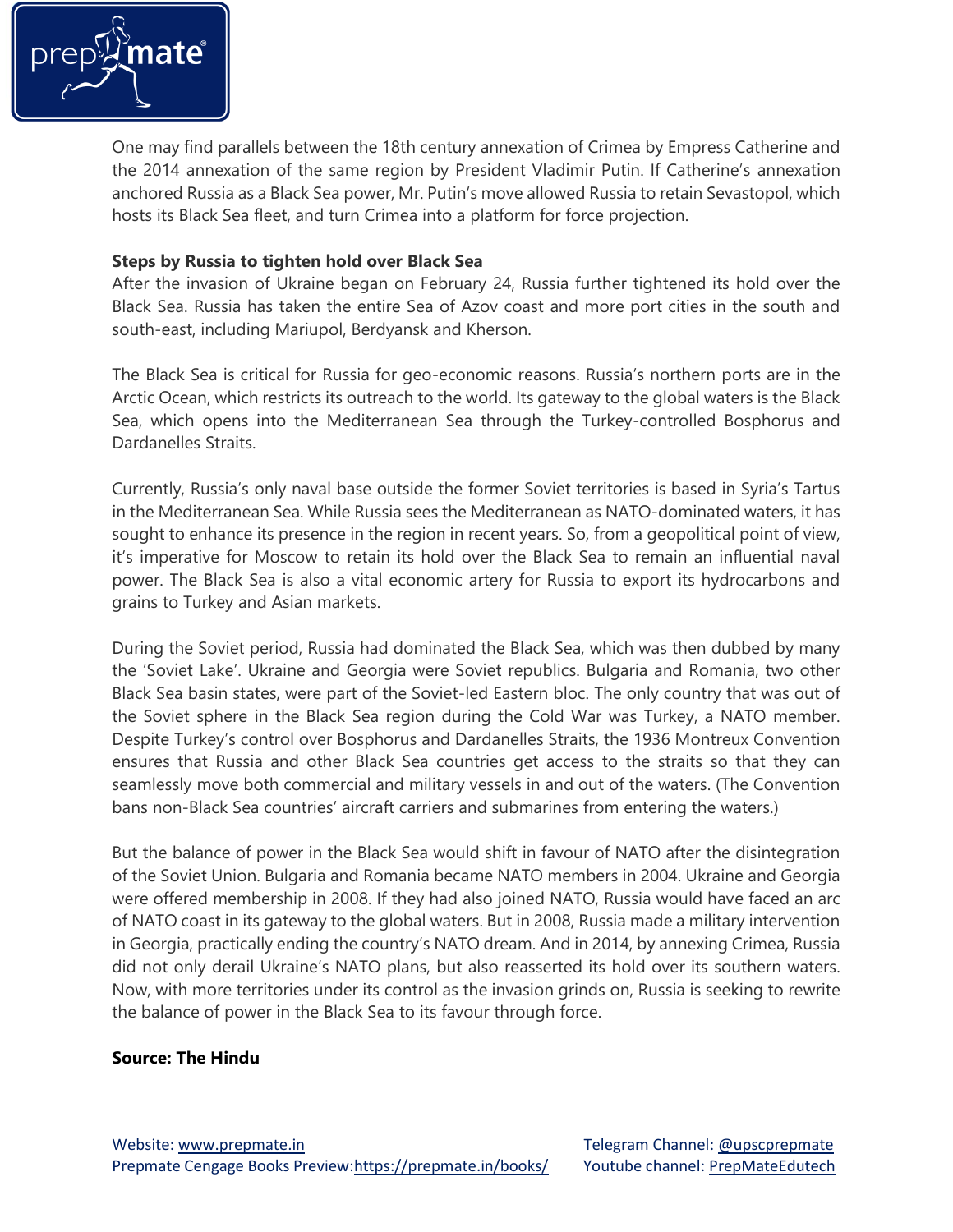

# **3. Who is Gustavo Petro, the former guerrilla fighter who will be Colombia's first leftist President?**

## **Relevant for GS Prelims & Mains Paper II; International Issues**

Former rebel fighter Gustavo Petro secured 50.5% of the vote in the second round of Colombia's presidential election held on June 19, putting himself in line to become the first leftist President of the country. Petro's victory underlines an ongoing shift of South American politics to the left, which has seen leftist leaders secure victories in Peru last July, and in Chile and Honduras this year.

## **Support of the 'TikTok generation'**

In April last year, Colombia saw a series of anti-establishment protests against corruption, stagnancy, increased taxation during the pandemic, and a new health care reform.

President Iván Duque Márquez of the Democratic Centre Party was criticised for his taxation policy at a time of economic hardship, with jobs having been hit badly, and the fiscal deficit having widened. The attempt to hastily push through Bill 010, which aimed to privatise healthcare, fuelled anger. (The proposal was withdrawn after four days of massive street protests.)

A quarter of Colombia's electorate is of age 28 or younger, and the empty promises of jobs, uncertain prospects for education, poverty and inequalities hit the younger sections of the population the hardest. Ahead of Petro's historic victory, a poll by Invamer showed more than 68% support for him among voters aged 18-24.

Petro's running mate and now Vice President elect Francia Márquez — the first black person in the post — is an environmental and human rights activist whose humble roots and social consciousness struck a chord with the younger generation. Prior to the election, a political analyst had predicted, "The TikTok generation that is very connected to Francia, that is very connected to Petro, is going to be decisive."

# **Colombia's history of revolutionary violence**

Decades earlier, Petro was a part of the urban guerrilla outfit known as M-19. Established in 1970, the M-19 sought to gain power through violence following claims of fraud in that year's elections. Petro, who spent time in jail for illegal arms possession, joined the urban military group at the age of 17, and was among the many university students and artists who fought against the government.

The M-19 was demobilised in 1990 in what is considered a historic success in Colombia's long history of conflict. The group metamorphosed into a political party, and aided in the rewriting of the constitution.

For almost a half century from 1964, a violent Marxist-Leninist insurgency led by the Revolutionary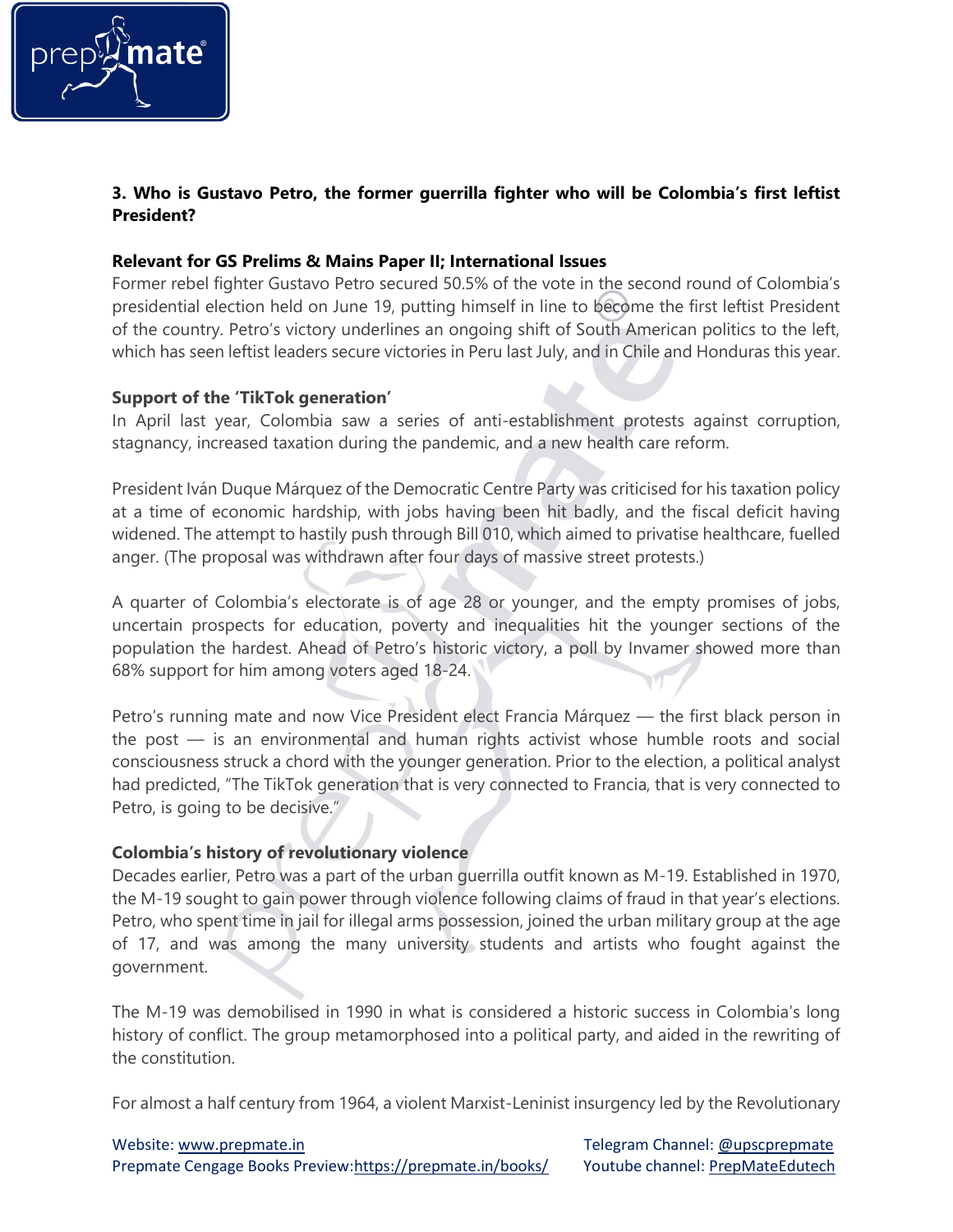

Armed Forces of Colombia — Fuerzas Armadas Revolucionarias de Colombia, or FARC in Spanish — raged in the country. The violence of groups like the FARC impacted Colombia's relationship with leftist political ideology, and made it difficult for a legitimate political left to take shape and establish itself.

## **Petro's political career**

Petro, who described his victory as one "for God and for the people", wrote on Twitter: "May so much suffering be cushioned by the joy that today floods the heart of the homeland".

Despite his early revolutionary actions, the President elect has spent many years in Colombia's Parliament, having served in the lower house, the Chamber of Representatives, from 1991-94 and then from 1998-2006, before entering the Senate where he served until 2010, and then again from 2018 onward. In between, Petro was Mayor of the capital city of Bogota from 2012 to 2015.

The elections of 2022 marked Petro's third attempt at winning the presidency. He had been defeated by Duque Márquez in 2018. This time, both presidential candidates, Petro and Rodolfo Hernández, had pegged themselves as anti-establishment fighters against the monopoly of the ruling political class.

## **Colombia's relations with the US**

Colombia has been America's most reliable ally and the largest beneficiary of US aid in Latin America. The new government under Petro could lead to significant changes in bilateral relations, especially if Petro follows through on his proposed policies on the war on drugs and the question of Venezuela.

The US has invested significantly to cease the production and export of cocaine in Colombia. Petro has been a critic of the current approach that focuses on eradicating the coca crop, and instead seeks to push developmental projects in rural Colombia and some form of drug legalisation. In addition, both presidential candidates called for a re-evaluation of trade agreements to ensure Colombia's greater benefit.

The US has attempted to cut off Venezuela, run by the authoritarian regime of President Nicolás Maduro, from the world economy. Colombia has been an enthusiastic supporter of America's policy of "maximum pressure" on Caracas. But the sanctions, and the recognition by Washington of opposition leader Juan Guaidó as interim president following the disputed election of 2019, have not yielded the results the US was hoping for.

Petro has stated that he will restore diplomatic relations with Venezuela and hold dialogue to address violence along the long border between the two countries. He has also said he would allow the restarting of trade across the border.

## **Source: The Indian Express**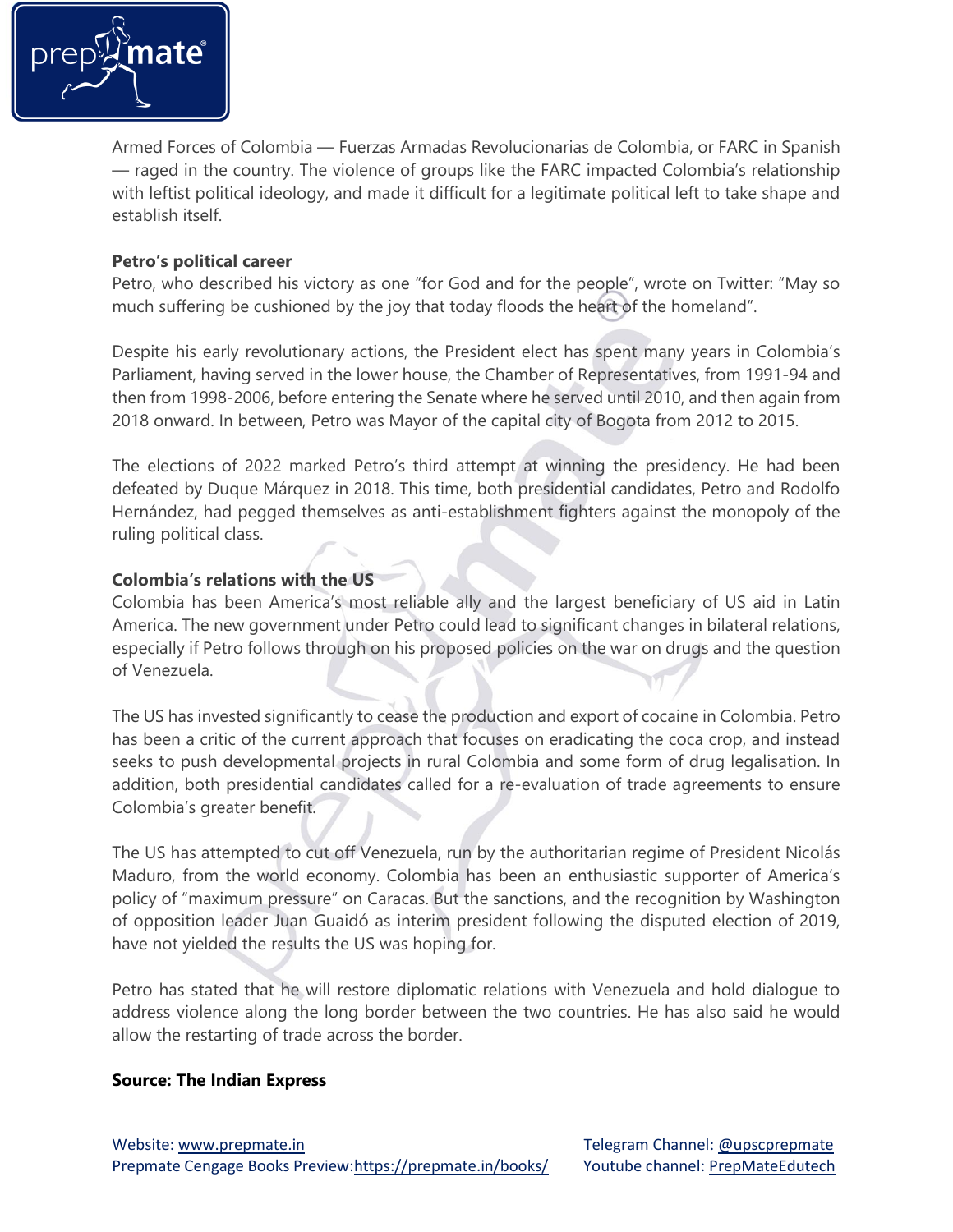

### **4. What is a black swan event?**

#### **Relevant for GS Prelims & Mains Paper III; Economics**

A study by the Reserve Bank of India (RBI) has spoken about the possibility of capital outflows to the tune of \$100 billion (around Rs 7,80,000 crore) from India in case of a major global risk scenario or a "black swan" event.

### **What is a 'black swan' event?**

A black swan is a rare, unpredictable event that comes as a surprise and has a significant impact on society or the world. These events are said to have three distinguishing characteristics – they are extremely rare and outside the realm of regular expectations; they have a severe impact after they hit; and they seem probable in hindsight when plausible explanations appear.

## **When did the term originate?**

The black swan theory was put forward by author and investor Nassim Nicholas Taleb in 2001, and later popularised in his 2007 book – The Black Swan: The Impact of the Highly Improbable. The Sunday Times described his work as one of the 12 most influential books since World War II. In his book, Taleb does not try to lay out a method to predict such events, but instead stresses on building "robustness" in systems and strategies to deal with black swan occurrences and withstand their impact.

The term itself is linked to the discovery of black swans. Europeans believed all swans to be white until 1697, when a Dutch explorer spotted the first black swan in Australia. The metaphor 'black swan event' is derived from this unprecedented spotting from the 17th century, and how it upended the West's understanding of swans.

## **When have such events occurred in the past?**

Interestingly, Taleb's book predated the 2008 global financial crisis – a black swan event triggered by a sudden crash in the booming housing market in the US. The fall of the Soviet Union, the terrorist attack in the US on September 11, 2001, also fall in the same category.

## **Is the Covid-19 pandemic a black swan event?**

Taleb does not agree with those who believe it to be one. In an interview to Bloomberg in 2020, he called it a "white swan", arguing that it was predictable, and there was no excuse for companies and governments not to be prepared for something like this.

While the outbreak of any pandemic is difficult to individually predict, the possibility of one occurring and having a major impact on systems around the world was known and documented.

#### **Source: The Indian Express**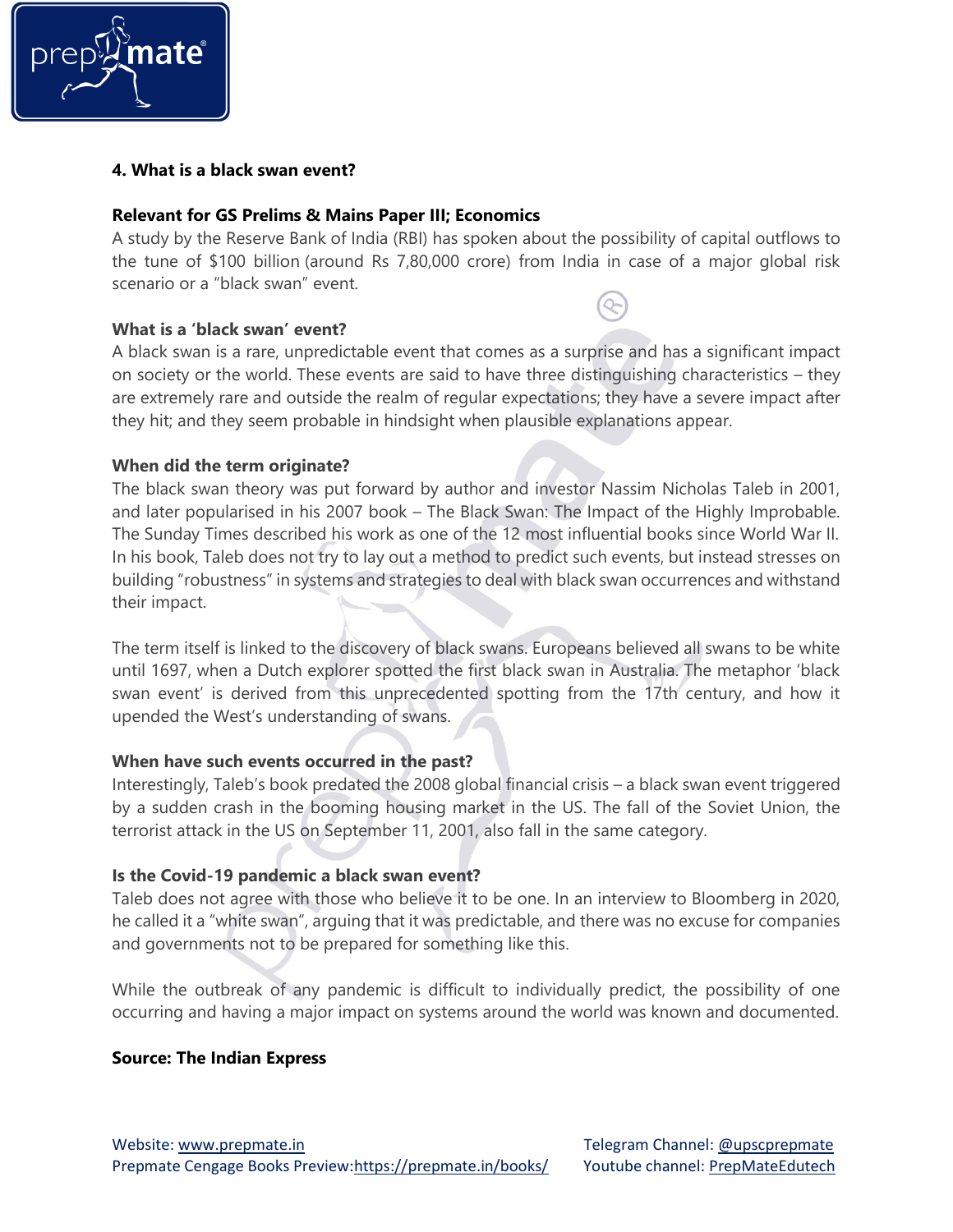

# **5. Why is single-use plastic being banned in India from July 1?**

## **Relevant for GS Prelims & Mains Paper III; Environment**

The Centre has banned the use of 'single-use plastic' from July 1. The Ministry for Environment, Forest and Climate Change had issued a gazette notification last year announcing the ban, and has now defined a list of items that will be banned from next month.

"The manufacture, import, stocking, distribution, sale and use of following single-use plastic, including polystyrene and expanded polystyrene, commodities shall be prohibited with effect from the 1st July, 2022,'' says the Ministry notification.

## **What is single-use plastic?**

As the name suggests, it refers to plastic items that are used once and discarded. Single-use plastic has among the highest shares of plastic manufactured and used — from packaging of items, to bottles (shampoo, detergents, cosmetics), polythene bags, face masks, coffee cups, cling film, trash bags, food packaging etc.

A 2021 report by one of the Australian philanthropic organisations the Minderoo Foundation said single-use plastics account for a third of all plastic produced globally, with 98% manufactured from fossil fuels. Single-use plastic also accounts for the majority of plastic discarded – 130 million metric tonnes globally in 2019 — "all of which is burned, buried in landfills or discarded directly into the environment", the report said.

On the current trajectory of production, it has been projected that single-use plastic could account for 5-10% of greenhouse gas emissions by 2050.

The report found that India features in the top 100 countries of single-use plastic waste generation – at rank 94 (the top three being Singapore, Australia and Oman. With domestic production of 11.8 million metric tonnes annually, and import of 2.9 MMT, India's net generation of single-use plastic waste is 5.6 MMT, and per capita generation is 4 kg.

# **What are the items being banned?**

The items on which the Central Pollution Control Board (CPCB) have announced a ban are earbuds; balloon sticks; candy and ice-cream sticks; cutlery items including plates, cups, glasses, forks, spoons, knives, trays; sweet boxes; invitation cards; cigarette packs; PVC banners measuring under 100 microns; and polystyrene for decoration.

The Ministry had already banned polythene bags under 75 microns in September 2021, expanding the limit from the earlier 50 microns. From December, the ban will be extended to polythene bags under 120 microns. Ministry officials have explained that the ban is being introduced in phases to give manufacturers time to shift to thicker polythene bags that are easier to recycle. While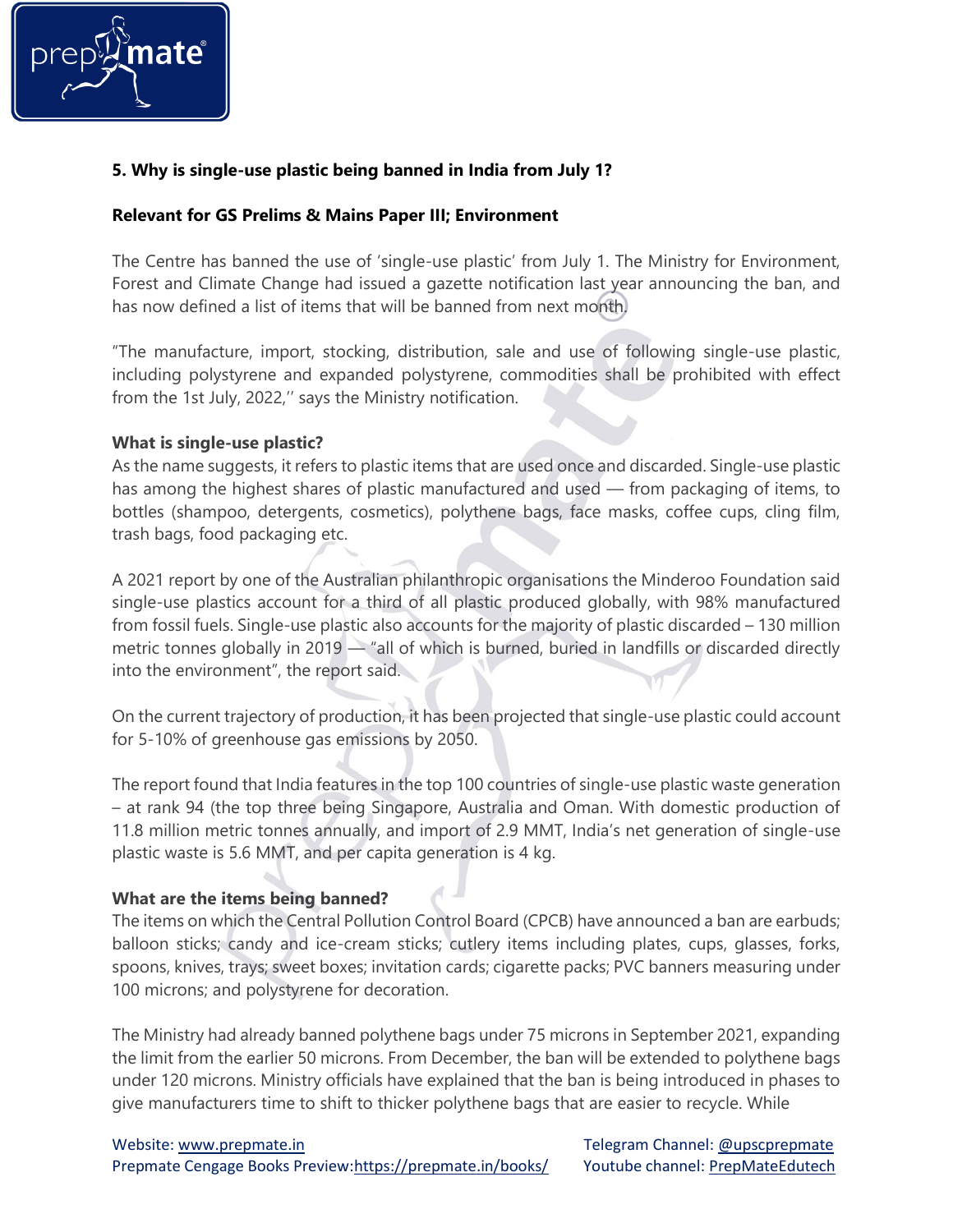

manufacturers can use the same machine for 50- and 75-micron bags, the machinery will need to be upgraded for 120 microns.

According to the Plastic Waste Management Rules, 2016, there is also a complete ban on sachets using plastic material for storing, packing or selling gutkha, tobacco and pan masala.

## **Why these items?**

Ministry officials have said that the choice for the first set of single-use plastic items for the ban was based on "difficulty of collection, and therefore recycling".

"The enemy is not that plastic exists per se, but that plastic exists in the environment. When plastic remains in the environment for long periods of time and does not decay, it turns into microplastics – first entering our food sources and then the human body, and this is extremely harmful. We have chosen these items as they are difficult to collect, especially since most are either small, or discarded directly into the environment – like ice-cream sticks. It then becomes difficult to collect for recycling, unlike the much larger items," said a Ministry official.

Satish Sinha of the environmental group Toxic Links described the items chosen as "low-hanging fruit". "Of the single-use plastic industry – the production and sale of these items is miniscule. The largest share of single-use plastic is that of packaging – with as much as 95% of single use belong to this category – from toothpaste to shaving cream to frozen foods. The items chosen are of low value and of low turnover and are unlikely to have a big economic impact, which could be a contributing reason. Having said that, we do need to start with something, and it is a beginning," said Sinha.

# **How will the ban be enforced?**

The ban will be monitored by the CPCB from the Centre, and by the State Pollution Control Boards (SPCBs) that will report to the Centre regularly. Directions have been issued at national, state and local levels — for example, to all petrochemical industries — to not supply raw materials to industries engaged in the banned items.

Directions have also been issued to SPCBs and Pollution Control Committees to modify or revoke consent to operate issued under the Air/Water Act to industries engaged in single-use plastic items. Local authorities have been directed to issue fresh commercial licenses with the condition that SUP items will not be sold on their premises, and existing commercial licences will be cancelled if they are found to be selling these items.

Last week, the CPCB issued one-time certificates to 200 manufacturers of compostable plastic and the BIS passed standards for biodegradable plastic.

Those found violating the ban can be penalised under the Environment Protection Act 1986 – which allows for imprisonment up to 5 years, or a penalty up to Rs 1 lakh, or both.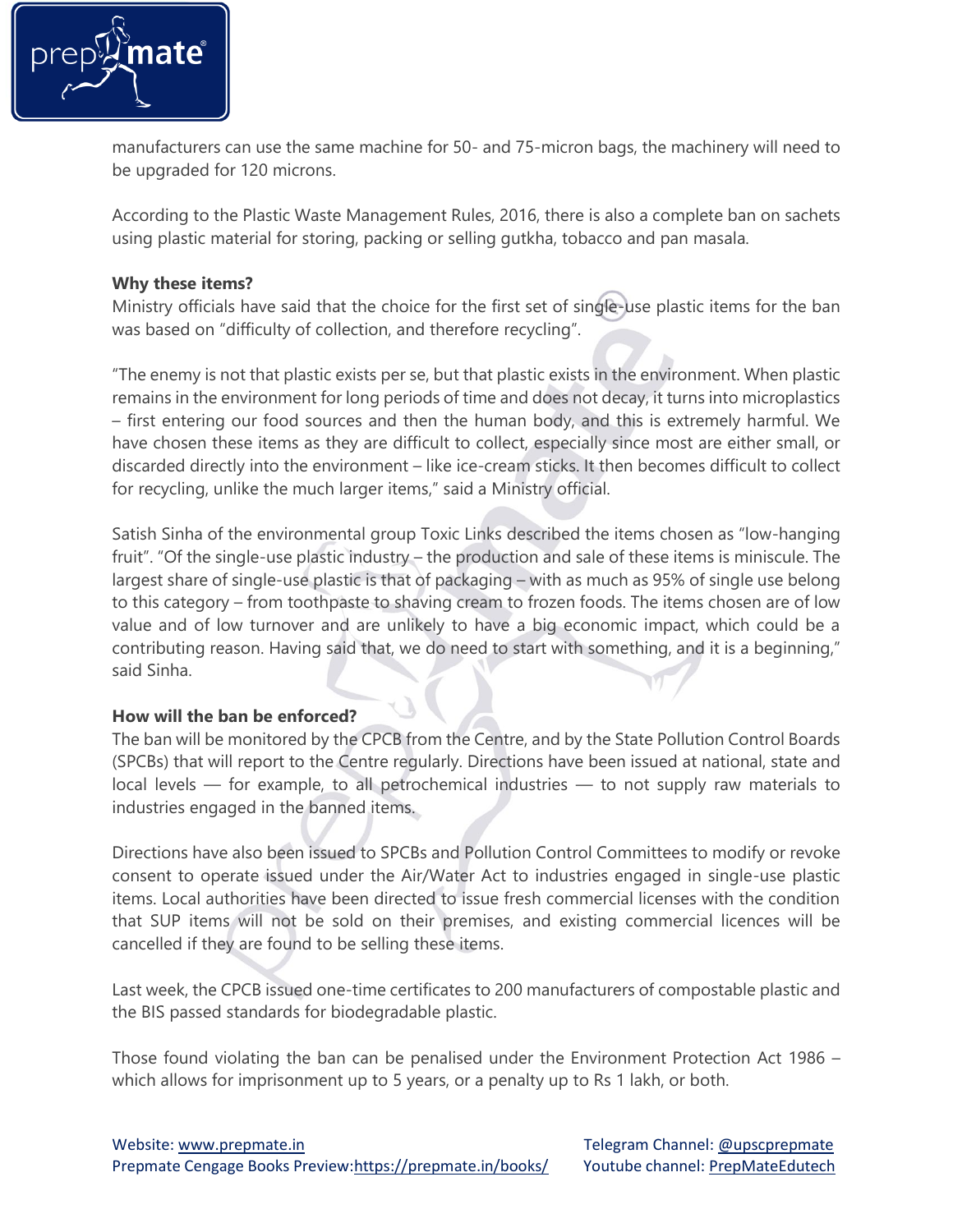

Violators can also be asked to pay Environmental Damage Compensation by the SPCB. In addition, there are municipal laws on plastic waste, with their own penal codes.

# **How are other countries dealing with single-use plastic?**

Earlier this year, 124 countries, parties to the United Nations Environment Assembly, including India, signed a resolution to draw up an agreement which will in the future make it legally binding for the signatories to address the full life of plastics from production to disposal, to end plastic pollution.

Bangladesh became the first country to ban thin plastic bags in 2002. New Zealand became the latest country to ban plastic bags in July 2019. China issued a ban on plastic bags in 2020 with phased implementation.

As of July 2019, 68 countries have plastic bag bans with varying degrees of enforcement. Eight states in the US have banned single-use plastic bags, beginning with California in 2014. Seattle became the first major US city to ban plastic straws in 2018.

On July 2, 2021, the Directive on Single-Use Plastics took effect in the European Union (EU). The directive bans certain single-use plastics for which alternatives are available; single-use plastic plates, cutlery, straws, balloon sticks and cotton buds cannot be placed on the markets of the EU member states. The same measure applies to cups, food and beverage containers made of expanded polystyrene, and all products made of oxo-degradable plastic.

# **Source: The Indian Express**

# **6. What is 'critical information infrastructure', who protects it?**

# **Relevant for GS Prelims & Mains Paper III; Internal Security**

The Union Ministry of Electronics and IT (MeitY) has declared IT resources of ICICI Bank, HDFC Bank and UPI managing entity NPCI as 'critical information infrastructure'. The notification to this effect was issued on June 16. What is 'critical information infrastructure', and who protects it?

## **What is critical information infrastructure?**

The Information Technology Act of 2000 defines "Critical Information Infrastructure" as a "computer resource, the incapacitation or destruction of which shall have debilitating impact on national security, economy, public health or safety".

The government, under the Act, has the power to declare any data, database, IT network or communications infrastructure as CII to protect that digital asset.

Any person who secures access or attempts to secure access to a protected system in violation of the law can be punished with a jail term of up to 10 years.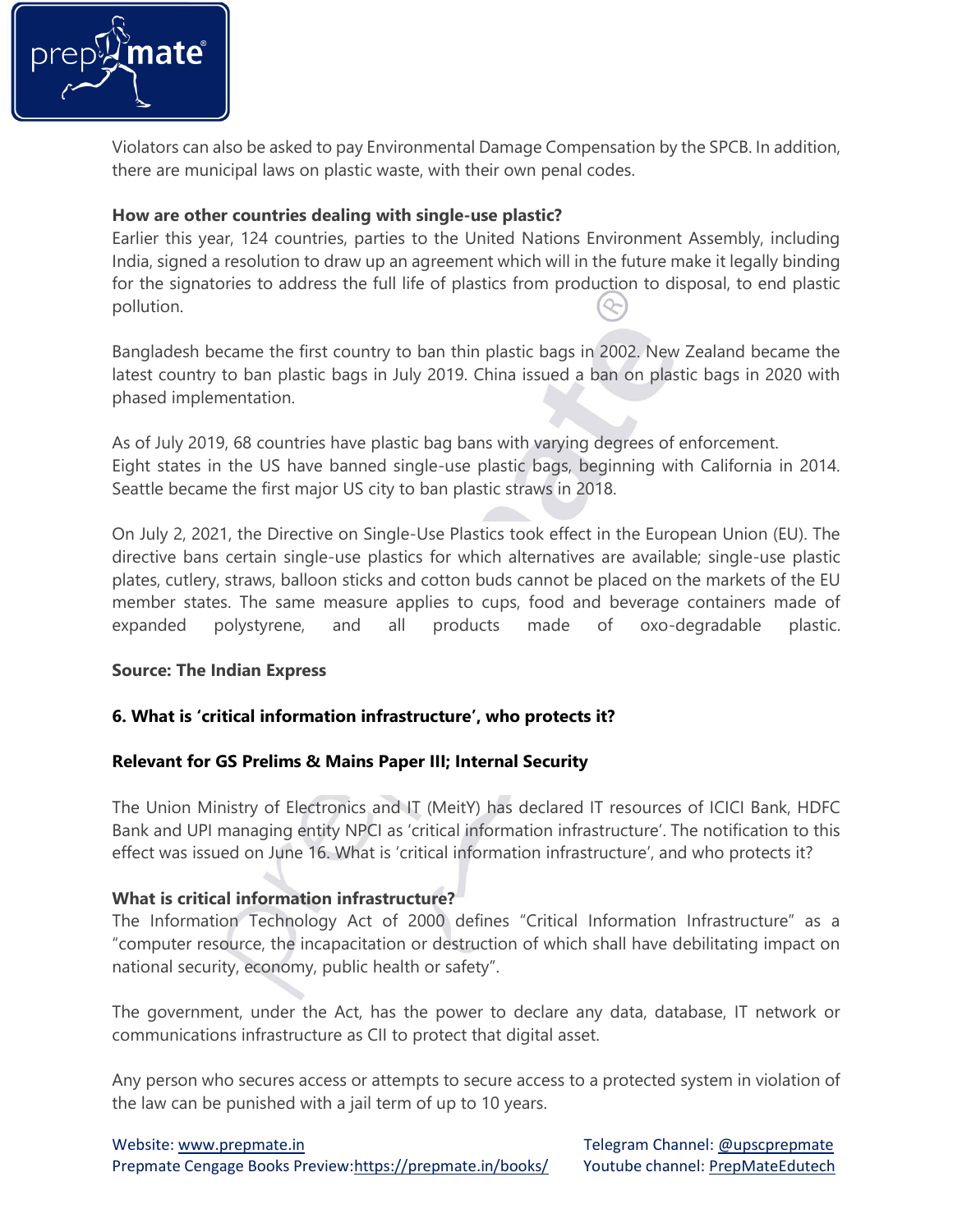

## **Why is CII classification and protection necessary?**

World over governments have been moving with alacrity to protect their critical information infrastructure. IT resources form the backbone of countless critical operations in a country's infrastructure, and given their interconnectedness, disruptions can have a cascading effect across sectors. An information technology failure at a power grid can lead to prolonged outages crippling other sectors like healthcare, banking services.

In 2007, a wave of denial-of-service attacks, allegedly from Russian IP addresses, hit major Estonian banks, government bodies – ministries and parliament, and media outlets. It was cyber aggression of the kind that the world had not seen before, and it came in the wake of Estonia's decision to move a memorial to the Soviet Red Army to a location of less prominence. The attacks played havoc in one of the most networked countries in the world for almost three weeks.

On October 12, 2020 as India battled the pandemic, the electric grid supply to Mumbai suddenly snapped hitting the mega city's hospitals, trains and businesses. Later, a study by a US firm that looks into the use of the internet by states, claimed that this power outage could have been a cyber attack, allegedly from a China-linked group, aimed at critical infrastructure. The government, however, was quick to deny any cyber attack in Mumbai.

But the incident underlined the possibility of hostile state and non-state actors probing internetdependent critical systems in other countries, and the necessity to fortify such assets.

## **How are CIIs protected in India?**

Created in January 2014, the National Critical Information Infrastructure Protection Centre (NCIIPC) is the nodal agency for taking all measures to protect the nation's critical information infrastructure.

According to its website, NCIIPC will monitor and forecast national-level threats to CII for policy guidance, expertise sharing and situational awareness for early warning or alerts. The basic responsibility for protecting the CII system shall lie with the agency running that CII, it says. "In the event of any threat to critical information infrastructure the National Critical Information Infrastructure Protection Centre may call for information and give directions to the critical sectors or persons serving or having a critical impact on Critical Information Infrastructure," the NCIIPC website adds.

## **Source: The Indian Express**

## **7. West Seti Hydel Project in Nepal and its importance for India**

#### **Relevant for GS Prelims & Mains Paper II; Bilateral Relations**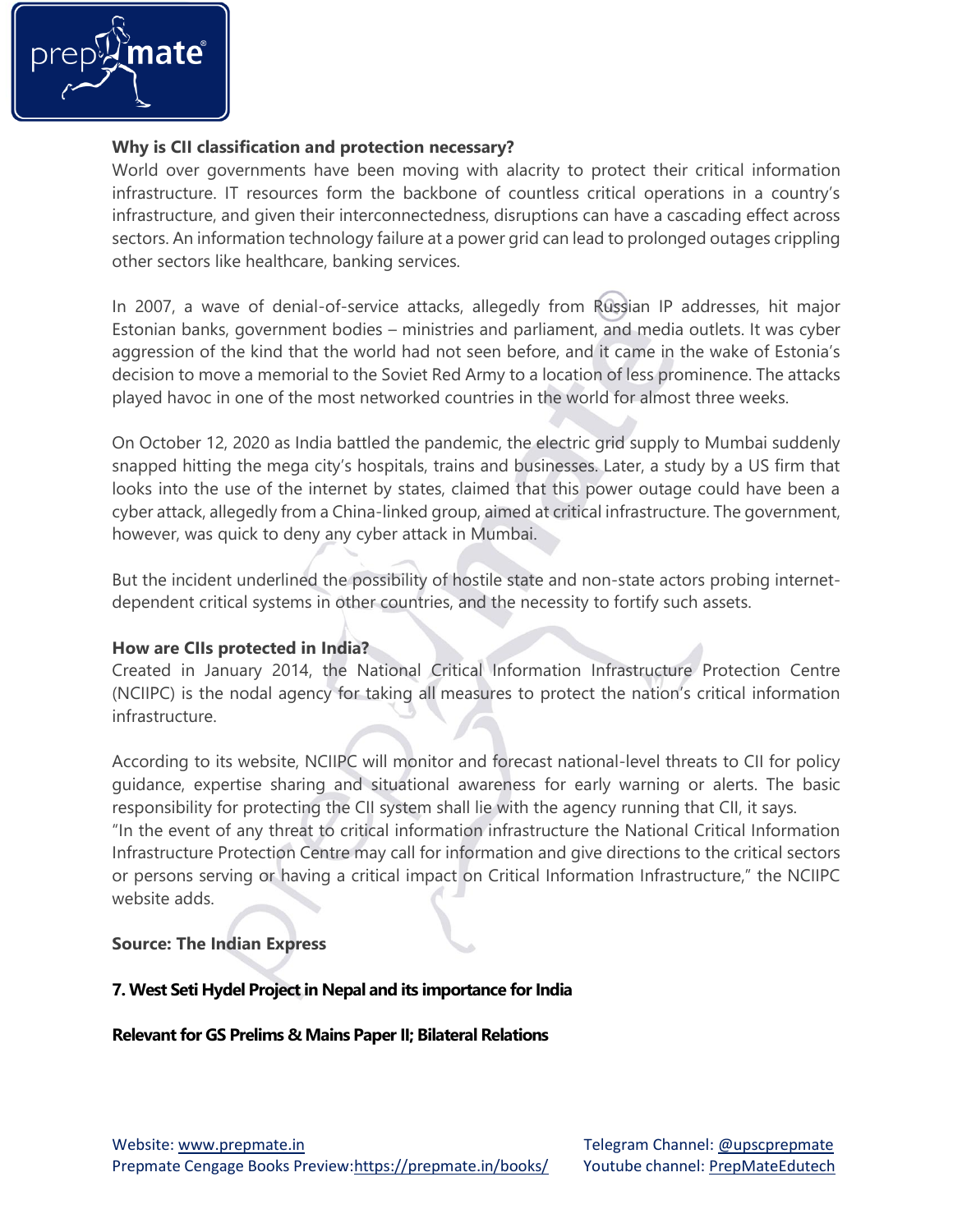



# **What is West Seti Hydel Project?**

The West Seti Dam is a proposed 750-megawatt (MW) hydroelectric dam on the Seti River in the Far-Western Development Region of Nepal. The Project will facilitate export of hydroelectricity to India. The project is envisaged to provide Nepal 31.9% electricity free**.** Besides, locals affected by the project are being given a share of Nepali Rs 10 million plus 30 units of electricity per month free.

## **The Project completion rights to India**

The project was earlier accorded to a Chinese company. But Nepal feared that India won't buy power from China-executed projects.

Now, India will be constructing ambitious hydropower project in Nepal — West Seti — nearly four years after China withdrew from it, ending a six-year engagement between 2012 and 2018.

## **Issues in project execution**

There has been some uncertainty in Nepal over India's inability to deliver projects on time. An ambitious Mahakali treaty was signed back in 1996, to produce 6,480 MW, but India has still not been able to come out with the Detailed project Report**.** The Upper Karnali project**,** for which the multinational GMR signed the contract, has made no headway for years. Major reasons for stalling of these projects was a lack of consensus over power purchase agreement with India. Also, seismic sensitivity of the Himalayan Region is the prime consideration.